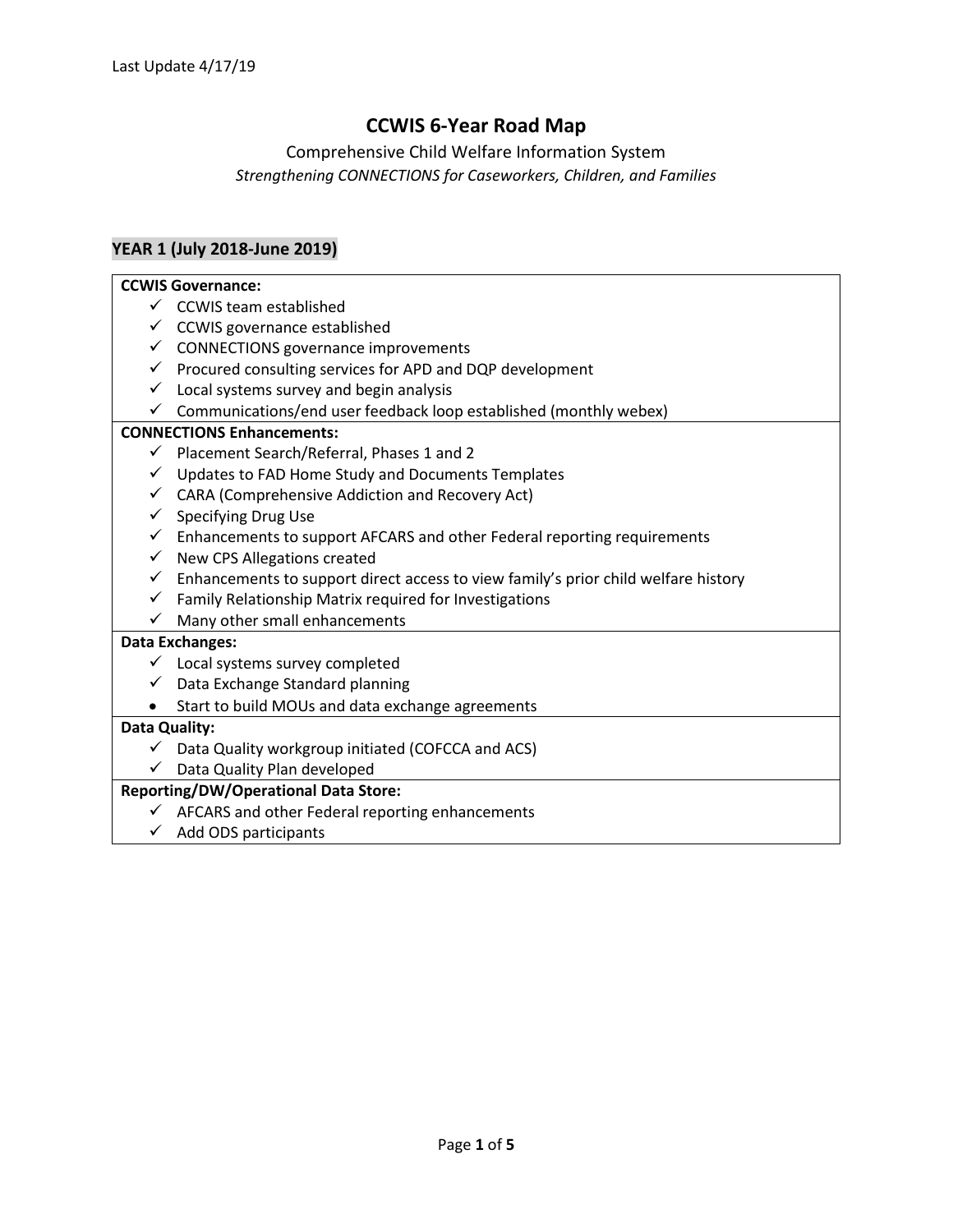## **YEAR 2 (July 2019-June 2020)**

#### **CCWIS Governance:**

- Procure/assign resources: project manager; data governance lead; consulting services for DQP/data exchange strategy; data exchange planning and design; data quality planning
- Finalize scope of IES/CCWIS
- Establish data governance committee
- Develop data governance policy and practice
- Continue to analyze and evaluate local systems survey results and determine potential new CONNX functionality

#### **CONNECTIONS Enhancements:**

- Placement Search/Referral, Phase 3
- Document Image Management
- Child Passport (DOH Medicaid claims and encounters data)
- KinGap Management
- IVE Eligibility
- AFCARS/federal reporting data collection enhancements
- FAD Progress Notes
- Automating sections of CPS Intake to improve work flow; reduce data entry burden; and email alerts.
- Build Bulletin Announcements
- Enhancements to support Reduction of Duplicate PIDS
- Dashboard home page Identify most beneficial content, including access to certain DW reports (static) available through CONNX interface (pending security implications)
- Many other small enhancements

## **Data Exchanges:**

- Design and begin to build Data Exchange Standard
- Identify and complete integration architecture
- Common Client Index Determine opportunity to collaborate with IES
- Procure required professional services for data exchanges
- Identify software and hardware needs; begin procurement
- Work with business partners to plan for intro of mandatory data exchange sources
- Develop CONNX message schemas based upon identified data set(s) (1 way to start)
- Work on MOUs and data exchange agreements

## **Data Quality:**

- Identify data quality tool needs, including biennial review/evaluate software; begin procurement
- Build matrix to prioritize list of data quality measures based on impact and priority
- Finalize scope of data assets to review
- Develop prioritized list of data quality issues

## **Reporting/DW/Operational Data Store:**

- AFCARS and other Federal reporting enhancements
- Data Quality Reports development
- ODS enhancements (addition of data)
- Report changes needed to make access to DW reports (static) available through CONNX interface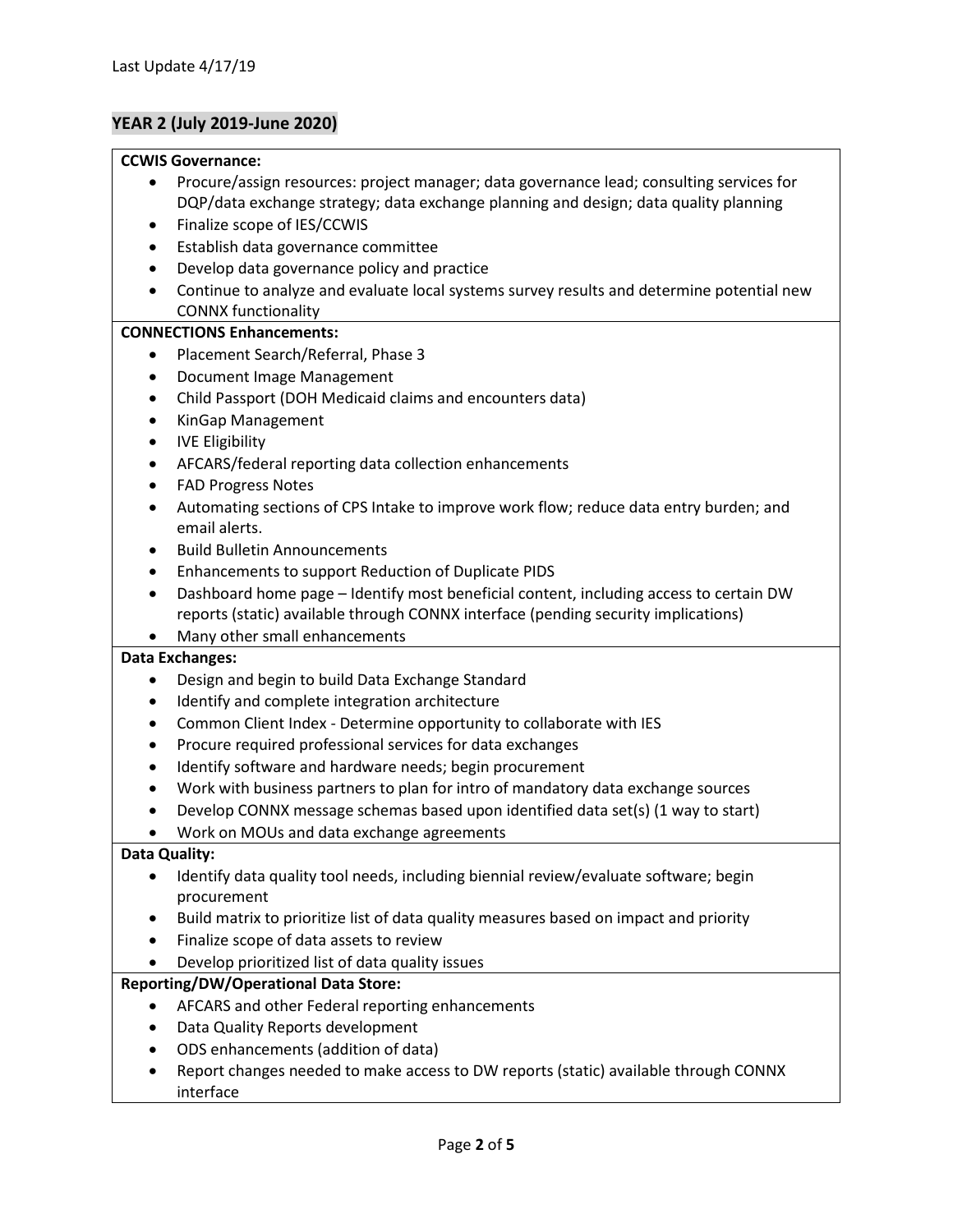## **YEAR 3 (July 2020-June 2021)**

#### **CCWIS Governance:**

- Procure resources: consulting services for DQP/data exchange strategy; data exchange development services; data exchange and data quality software and hardware
- Identify or procure lead to develop strategy for use of predictive analytics

#### **CONNECTIONS Enhancements:**

- Service Authorizations (or interface)
- Medicaid Authorizations (or interface)
- Mobility Progress Notes
- KW search on Helpful Info Docs
- Check Detail lists (navigation from incomplete task lists)
- Dashboard home page stages with missing AFCARS data
- Family First Prevention Services Act enhancements
- OCI (open case inquiry) Report enhancements alerts to work that is coming due and overdue
- Make access to DW reports (dynamic) easier/available through CONNX interface (pending security implications)

#### **Data Exchanges:**

- Procure Data Exchange software/hardware
- Complete build and implementation of Data Exchange Standard
- Build integration infrastructure
- Master Person Index (develop/ collaborate)
- Develop CONNX message schemas based upon identified data set(s) (2 way)
- Select single exchange data set and system as POC and build functionality/do integration
- \*Work on data exchanges per prioritized matrix and existence of signed agreements
- Continue work on MOUs and data exchange agreements

## **Data Quality:**

- Procure required DQ software and professional services
- Build DQ infrastructure (as defined)
- Evaluate data quality against defined measures as prioritized
- Define and develop processes for biennial data quality reviews
- Duplicate PID clean-up effort (using MDM and/or automated person matching logic)

## **Reporting/DW/Operational Data Store:**

- Data Quality Reports (cont'd)
- Report changes to make access to DW reports (dynamic) available through CONNX interface
- Develop strategy for the use of predictive analytics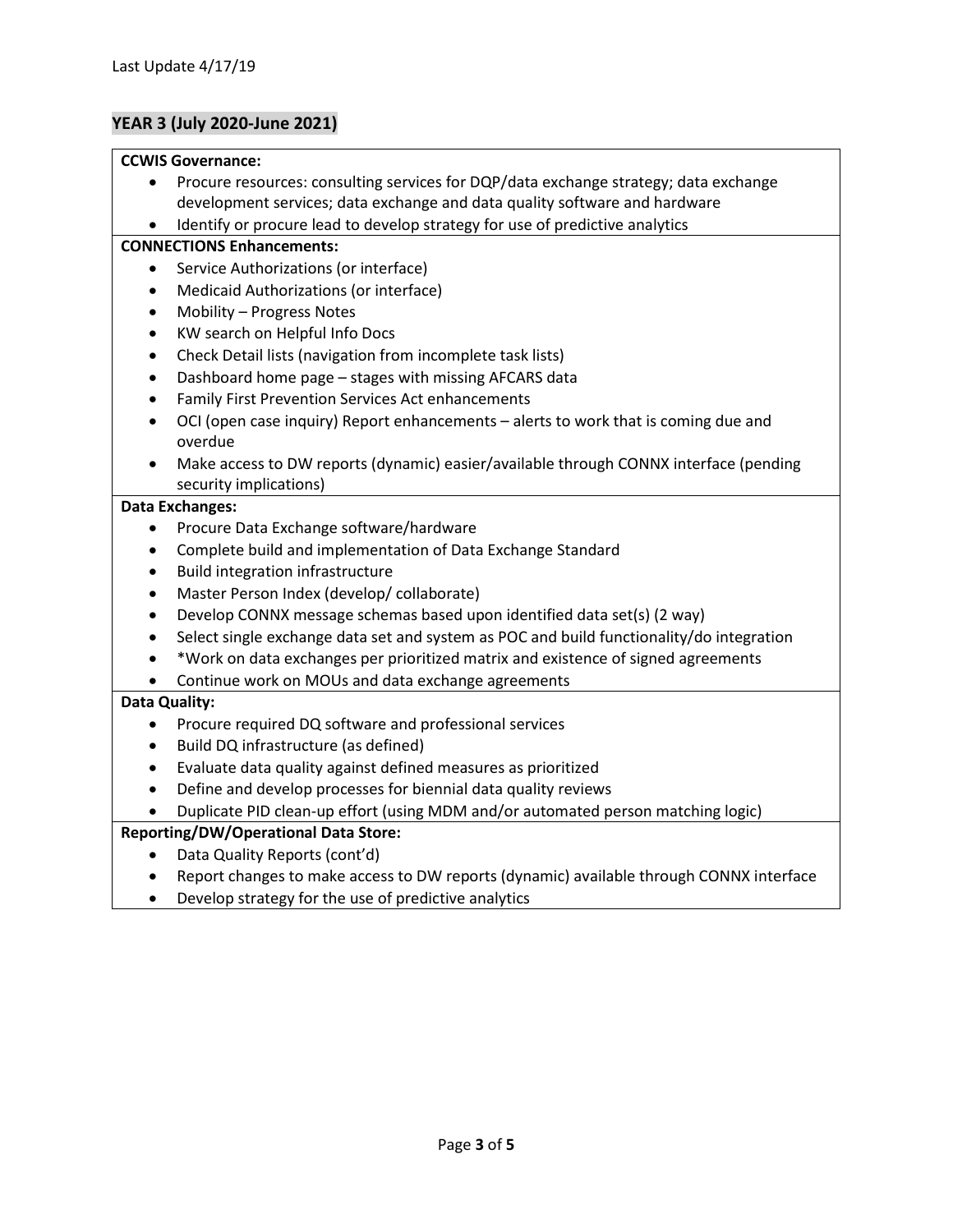## **YEAR 4 (July 2021-June 2022)**

#### **CCWIS Governance:**

• Procure resources: data exchange development services; data exchange and data quality software licensing (as needed); predictive analytics tool

## **CONNECTIONS Enhancements:**

- TBD (based on external systems reviews)
- Develop views based on new data exchanges

#### **Data Exchanges:**

- \*Work on data exchanges per prioritized matrix and existence of signed agreements, i.e.:
	- o --OCFS external systems
	- o --VAs (CWCAs)
	- o --LDSS
	- o --BICS (financial)
- Continue work on MOUs and data exchange agreements

## **Data Quality:**

- Implement data quality measures as prioritized
- Biennial data quality review
- Duplicate PID clean-up effort (using MDM and/or automated person matching logic) (Cont'd)

## **Reporting/DW/Operational Data Store:**

- Data Quality Reports (cont'd)
- Support biennial data quality review
- Procure predictive analytics tool
- Build predictive analytics models, evaluate and select tool

## **YEAR 5 (July 2022-June 2023)**

#### **CCWIS Governance:**

• Procure resources: software licensing (as needed)

## **CONNECTIONS Enhancements:**

- TBD (based on external systems reviews)
- Develop views based on new data exchanges

## **Data Exchanges:**

- \*Work on data exchanges per prioritized matrix and existence of signed agreements, i.e.:
	- o --OCFS external systems
	- o --VAs (CWCAs)
	- o --LDSS
	- o --Courts
	- o --OTDA/WMS (PA/TANF)
	- o --DOH (Medicaid eligibility)
	- Continue work on MOUs and data exchange agreements

## **Data Quality:**

• Implement data quality measures as prioritized

## **Reporting/DW/Operational Data Store:**

• Begin to develop analytics models